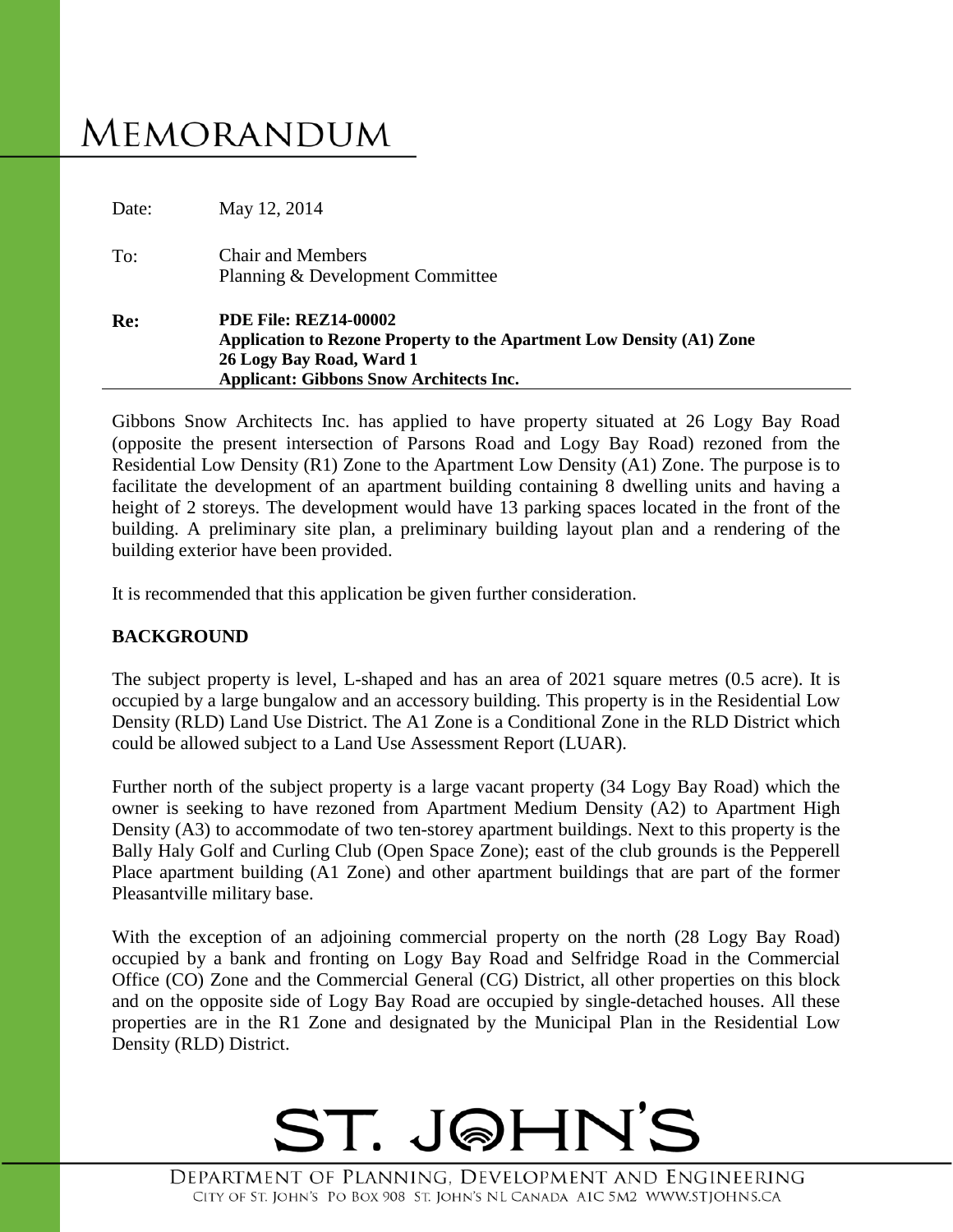### **DISCUSSION**

#### **Planning Considerations**

|                 | St. John's<br><b>Municipal Plan</b>       | St. John's<br><b>Development Regulations</b> |
|-----------------|-------------------------------------------|----------------------------------------------|
| <b>Current</b>  | Residential Low Density<br>(RLD) District | Residential Low Density (R1) Zone            |
| <b>Proposed</b> | No Change                                 | <b>Apartment Low Density (A1) Zone</b>       |

- 1. The property is in the Residential Low Density (RLD) District. This designation is applied to lands characterized by mostly single detached houses. Subject to a Land Use Assessment Report (LUAR), a zone allowing an apartment building not exceeding 3 storeys in height within the A1 Zone could be allowed as a Conditional Zone in this District.
- 2. An overall objective of the Municipal Plan is to encourage compact urban form by accommodating higher densities and infill development. A residential objective is to maintain neighbourhood character and quality of life in residential neighbourhoods.

Low-rise apartment buildings and the A1 Zone are not common to this neighbourhood. However, an apartment building would make efficient use of land at a time when there is a demand for new housing and enables the City to be more efficient in delivery of services. Plus, with a height of 2 storeys, the apartment building would not be higher than typical houses in the area. The compatibility of the proposed development with the neighbourhood could be determined through the LUAR (draft Terms of Reference attached) and public review of this application.

#### **Engineering Considerations**

- 1. A municipal water main which could service the subject property is located along Logy Bay Road.
- 2. There is no sanitary sewer main to service the subject property along Logy Bay Road. The closest sanitary sewer main is on Parsons Road. It would be the applicant's responsibility to extend the sanitary sewer service to the subject property.
- 3. There is a storm sewer main to service the subject property along the front of the property on Logy Bay Road. Stormwater detention may be required onsite.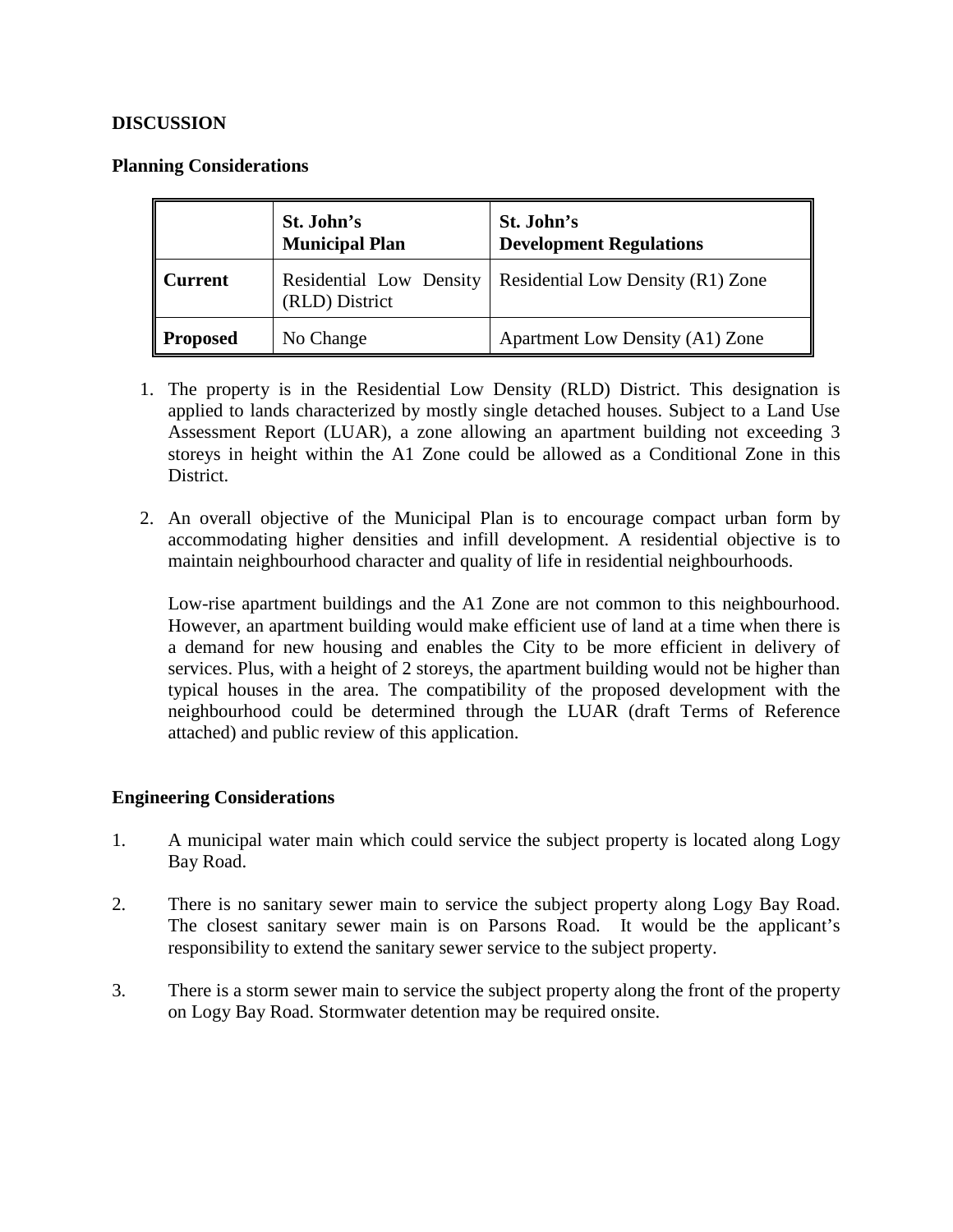4. With modification to the site plan, satisfactory site access is possible from Logy Bay Road and municipal requirements of parking lot development can be satisfied.

Review and approval of a site development plan, including connection to underground municipal services, controlled site access, parking lot layout and landscaping/buffering, would ordinarily be addressed at the time an application for development approval is submitted to the City.

## **CONCLUSION & RECOMMENDATION**

The Municipal Plan encourages an appropriate and compatible mix of residential forms and densities and overall higher density development. This is in order to achieve a compact urban form, create better quality neighbourhood environments and reduce the cost of municipal services. The rezoning application warrants further consideration.

If the Planning and Development Committee agrees, staff will provide the attached draft Terms of Reference for a LUAR to Council. Upon receipt of a satisfactory report, staff will then refer the LUAR and this application to the public consultation process. A public meeting in accordance with Section 5.5 of the Development Regulations chaired by a member of Council, would be appropriate.

This is provided for the consideration of the Planning and Development Committee.

\_\_\_\_\_\_\_\_\_\_\_\_\_\_\_\_\_\_\_\_\_\_\_\_ Ken O'Brien, MCIP Chief Municipal Planner

PDB/dlm

Attachment

G:\Planning and Development\Planning\2014\Planning and Development Committee\Planning & Development -26 Logy Bay Road May 12 2014 (pdb).docx